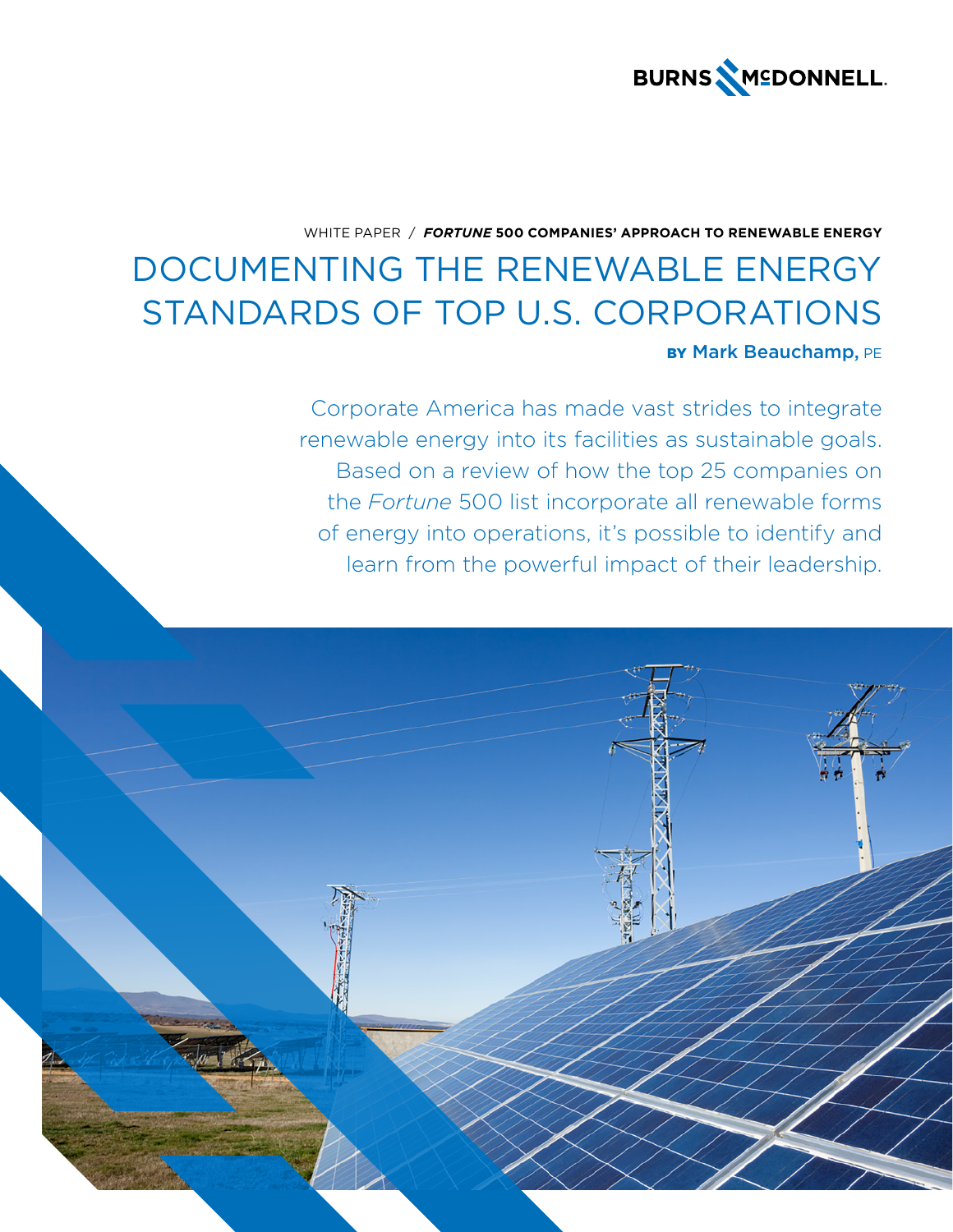According to the U.S. Department of Energy, "a clean energy revolution is taking place across America, underscored by the steady expansion of the U.S. renewable energy sector." Renewable energy systems are being built across the country at an increasing rate. As reported by the American Wind Energy Association and GTM Research and the Solar Energy Industries Association respectively, there are currently about 85 gigawatts of wind farms and more than 40 gigawatts of solar farms, including residential systems, operating in the U.S. While these numbers appear large, only 10 percent of the total energy consumption in 2016 was from renewable sources.

While electric utilities and renewables companies have historically taken the lead in providing renewable energy systems, corporations have now become a contributor to the generation of renewables. This is mainly due to sustainability opportunities through reducing their energy consumption and optimizing their operational costs. Corporations currently have several ways of incorporating renewable energy into operations: purchasing renewable energy certificates (RECs), building renewable energy systems outside facilities, or incorporating renewable resources into facilities. Each of these options, as adopted by companies on the *Fortune* 500 list, are discussed further in this paper.

# ROLE OF RENEWABLE ENERGY IN THE U.S.

The U.S. has used a variety of energy sources to heat homes and businesses since its inception. Wood was the major supply of the country's energy needs through the mid-1800s. In the following years, more consumers began using coal, petroleum and natural gas, and the U.S. relied less on wood as an energy source. Today, the use of renewable energy sources is increasing, particularly biofuels, solar and wind which are slowly displacing natural gas and petroleum fuels. Figure 1 depicts the history of the use of energy sources to heat homes in the U.S. It is interesting to note that while renewables are a very small percent of the major sources, it appears to be increasing rapidly, similar to the rise in use of petroleum products.

It is safe to say that the U.S has enormous amounts of renewable resources — the most of which produced from strong winds and sunny skies. The Great Lakes and coastal states are excellent locations for wind farms because of the near constant wind that can be harnessed. The drier, more arid states like Arizona, California, southern Colorado, New Mexico, Nevada and west Texas are ideal for solar panels due to the high number of sunny days per year. Solar farms are less noticeable because they are built generally close to the ground and can be easily blocked by vegetation.



**FIGURE 1:** *Share of U.S. energy consumption by major sources, 1776-2016. History of the use of energy sources to heat homes in the U.S. Source: U.S. Energy Information Administration, Monthly Energy Review, April 2017, preliminary data for 2016*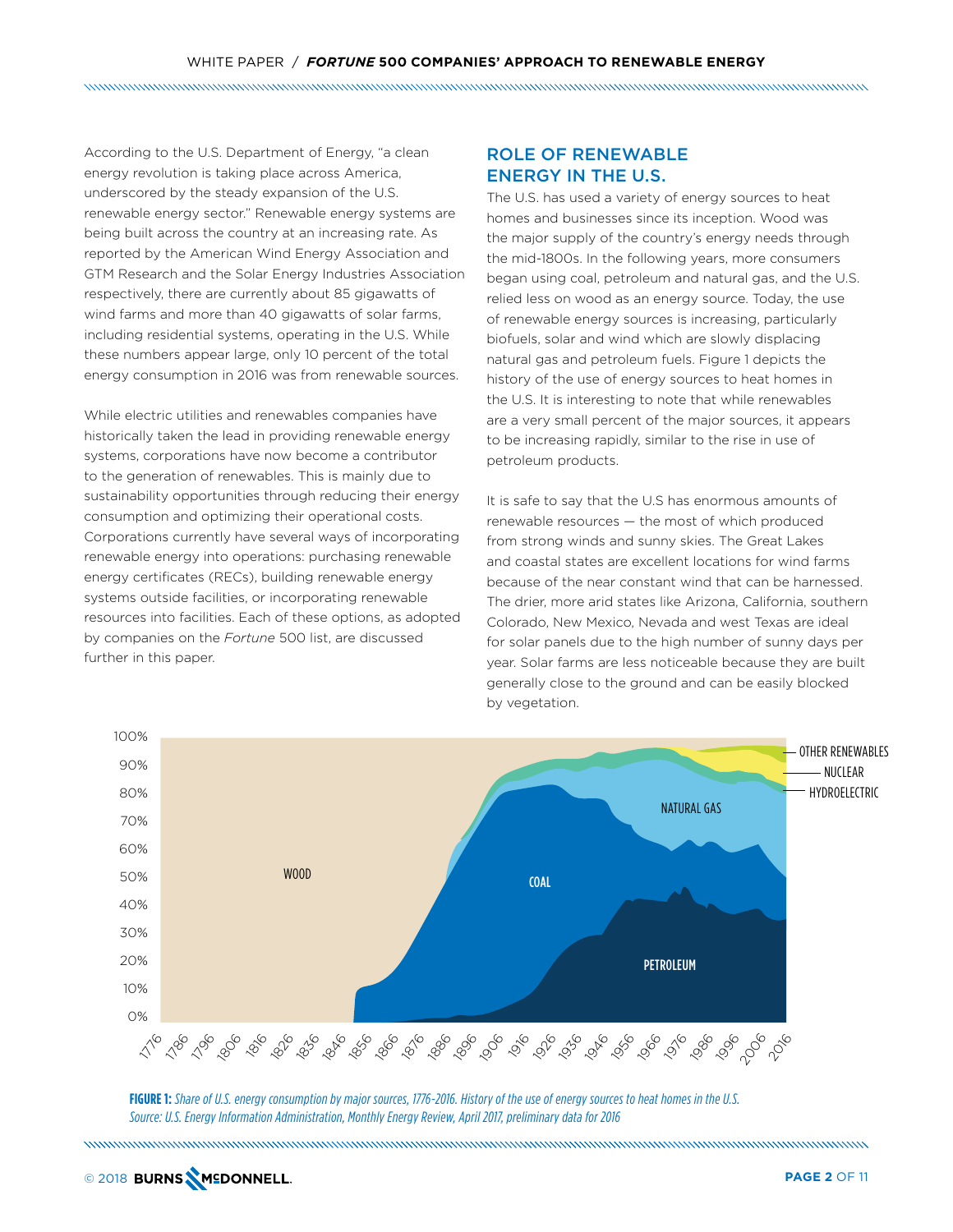# RENEWABLE ENERGY DRIVERS

The adoption or increase of renewable energy portfolio standards by individual states, as illustrated in Figure 2, is one of the drivers for incorporation of renewable energy in the U.S. As of Aug. 1, 2017, 29 states have standards that require utilities to sell a specified percentage of renewable electricity. Hawaii is the highest with 100 percent renewable energy required by 2045, and Michigan and Wisconsin are the lowest at 10 percent by 2015. Other states with noteworthy goals include California with 50 percent by 2030 and Texas with 10 gigawatts by 2025.

Eight states have instituted voluntary goals for renewable energy. Kansas and Utah have the highest goals of

20 percent by 2020 and 2025 respectively, while South Carolina has the lowest goal of 2 percent by 2021. As of Aug. 1, 2017, 13 states have not implemented any standards or goals for renewable energy.

Corporations can be an excellent asset to utilities within states. While corporations continue to find better ways to institute renewable energy into portfolios, utilities can offer services beneficial to both parties. Corporations can provide the capital needed to build new facilities and reap the benefits of increasing renewable energy usage, while utilities receive financing to help meet statemandated renewable energy percentages. It's an excellent opportunity for both parties to meet their needs.



**FIGURE 2:** *State breakdown for renewable energy standards and goals. Source: National Conference of State Legislatures (2017)*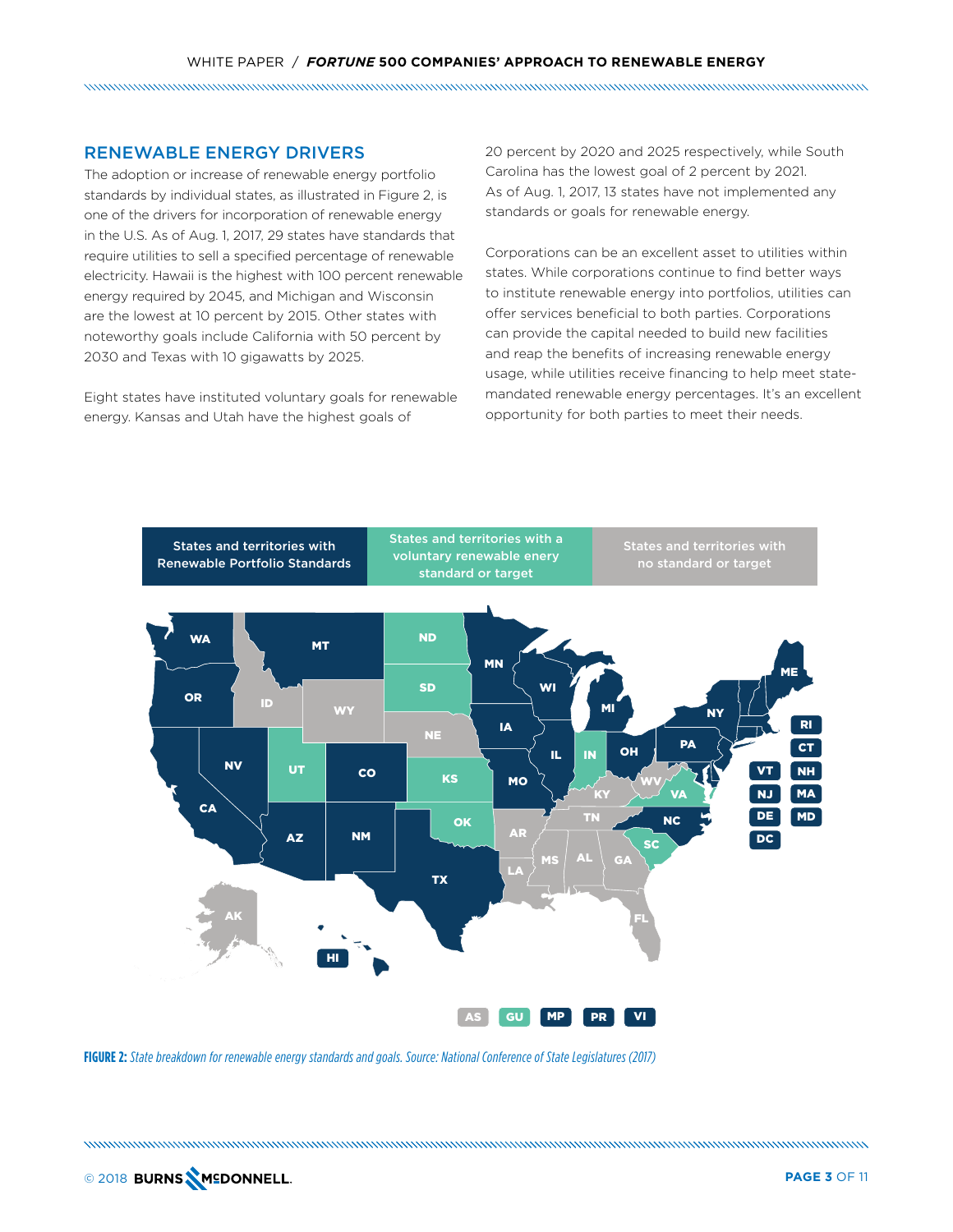# WHY DOESN'T THE U.S. USE MORE RENEWABLE ENERGY?

So, if renewable energy is so plentiful in the U.S., why not use more of it? The cost of producing electricity from renewable energy is one of the main reasons. It is still cheaper to generate electricity from fossil fuels than natural renewable resources. In addition, favorable renewable resources are located in remote areas where installation of wind or solar farms may also require the installation of many miles of electrical transmission lines to connect the renewable energy to the electric grid. Likewise, wind farms in the rural areas of the eastern U.S. have fallen out of favor as local residents band together to fight against the installations, claiming noise pollution, damage to the ecosystem and obstruction of scenic views.

According to the U.S. Energy Information Administration, other than challenges with residents, renewable sources also face the following challenges:

- Clouds reduce electricity from solar power plants.
- Days with low wind reduce electricity from wind farms.
- Droughts reduce the water available for hydropower.
- Renewable sources cannot typically be scaled up to match increased peak load on a given day.
- Solar plants cannot be operated at night.

Figure 3 identifies the historical and projected cost trends for wind and solar power between the years of 1980 and 2025. While the graph does show that further cost decreases are likely, the reduction in costs will be much

slower than previous years. This would suggest that the future cost of renewable energy will become more predictable, which is not the case for fossil fuels.

# BENEFITS OF RENEWABLE ENERGY CERTIFICATES

Renewable energy certificates (REC) provide a means for companies to participate in renewable energy by purchasing credits or certificates from renewable energy generators who have built wind farms or solar farms. Each REC represents a specific amount of electricity produced and delivered to the electric grid by renewable resources such as wind or solar. For example, every 1 MWh of electricity produced by renewable resources generates one REC. This REC can be kept or sold by the producer. When an REC is purchased, the purchaser is now the owner of that green power.

RECs are a part of every purchase of renewable energy and represent a credible way to purchase or sell renewable electricity. In addition, RECs can be uniquely numbered and tracked. When RECs are sold, there are systems that track the sale and record each transaction. Once an REC is purchased, it can no longer be sold or used by another company. The Environmental Protection Agency (EPA) recommends only purchasing RECs that are certified and verified. This process confirms that the REC purchased was from a quality renewable resource. RECs are considered the currency of the Renewable Energy Market. They allow companies to purchase cleaner sources of energy as well as reduce their carbon footprint when other avenues are not available.



**FIGURE 3:** *Declining costs of solar and wind energy. Source: National Renewable Energy Laboratories (2005)*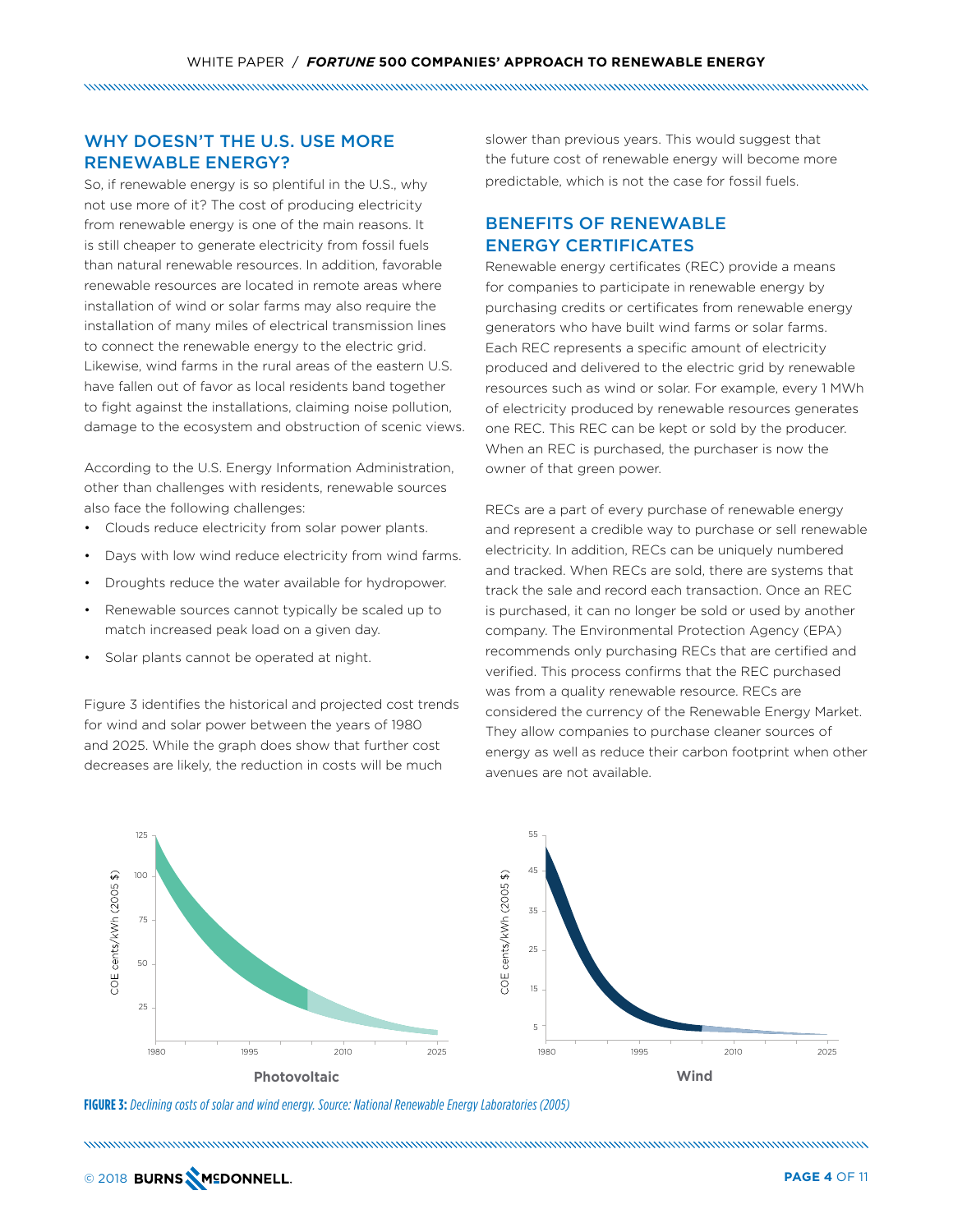RECs provide companies the opportunity to participate in renewable energy when they are unable to produce it themselves. When RECs are purchased, companies are providing revenue that supports renewable energy projects and helps to offset renewable energy generators' operations and maintenance costs. Thus, REC purchases promote the growth of the green power marketplace. RECs also provide the opportunity for corporations to showcase participation in renewable energy even without installing any renewable energy systems at their facilities. Benefits of RECs to corporations include the opportunity to state they are offsetting their electricity usage with renewable resources with low or zero emissions.

#### OFF-SITE RENEWABLE ENERGY

Not all companies have the capability to install renewable energy systems at their facilities. In large metropolitan areas where land is a premium, the use of the land for installation of renewable energy systems may not be a viable option. Other facilities cannot accommodate rooftop installations due to the structural integrity of their buildings.

Where a company's existing facilities do not warrant the installation of solar panels or other renewable resources, the installation of off-site renewable energy systems like solar or wind farms are considered. These farms are connected to the electric grid and the generated energy is sold to utilities or the grid.

Apple — No. 3 on the *Fortune* 500 list — is an excellent example. Apple has committed to bring 4 gigawatts of renewable energy online by 2020. In 2017, Apple announced that it would build a 200-megawatt (MW) solar farm near Reno, Nevada. It also has a fully operational 130-MW farm in Monterey County, California, and another large facility in North Carolina. Some of these facilities are built next to Apple's data centers to help meet its goal of becoming 100 percent renewable.

Another example of off-site renewable energy systems is Amazon. In 2016, it announced plans to build its largest wind farm to-date in Texas. This 253-MW wind farm will include more than 100 turbines and will produce enough energy annually to power almost 90,000 U.S. homes. Amazon also announced the construction of a 189-MW wind farm in Ohio and four other solar farms across the country with a capacity of 20 MW each.

#### ON-SITE RENEWABLE ENERGY

Another approach to renewable energy used by companies on the *Fortune* 500 list is to generate renewable energy at their facilities. Solar systems can be installed on the tops of warehouses or office complexes or on land around their facilities that is not being used. Some corporations build new facilities with the intent to incorporate renewable energy into it. This provides companies the direct opportunity to augment power consumption with green energy. Renewable energy generated from on-site systems can be considered an REC source, where the credits are used internally and not sold to others.

A relevant example of this approach is Amazon. Amazon had a goal to install 770 MW of renewable energy at its facilities by the end of 2017. This was accomplished by adding solar panels to the tops of its warehouses. Amazon has also set a goal to host solar energy system systems at 50 fulfillment network buildings by 2020.

Another example of this approach is the Ford Motor Company. Ford teamed with DTE Energy to build a solar carport at its facility in Michigan to generate 1 MW of renewable energy each year. The carport provides 360 covered parking spaces and 30 charging stations for plugin electric vehicles. It is the second largest solar carport in the Midwest.

# CORPORATE USE OF RENEWABLE ENERGY

The use of renewable energy by corporations to offset energy usage at facilities took off around 2010, earlier for some of the companies. Information on the top 25 companies on the *Fortune* 500 list were reviewed to determine their approach to renewable energy.

Here are a few highlights:

• Walmart — No. 1 on the *Fortune* 500 list with \$485.9 billion in revenue last year – claims to be one of America's leading on-site solar energy users. Approximately 26 percent of Walmart's energy consumption is provided by renewable energy. According to Walmart's 2017 Sustainability Report, they have added 600 MW of renewable energy capacity worldwide since 2007. Currently, Walmart has over 480 on-site and off-site projects in operation or under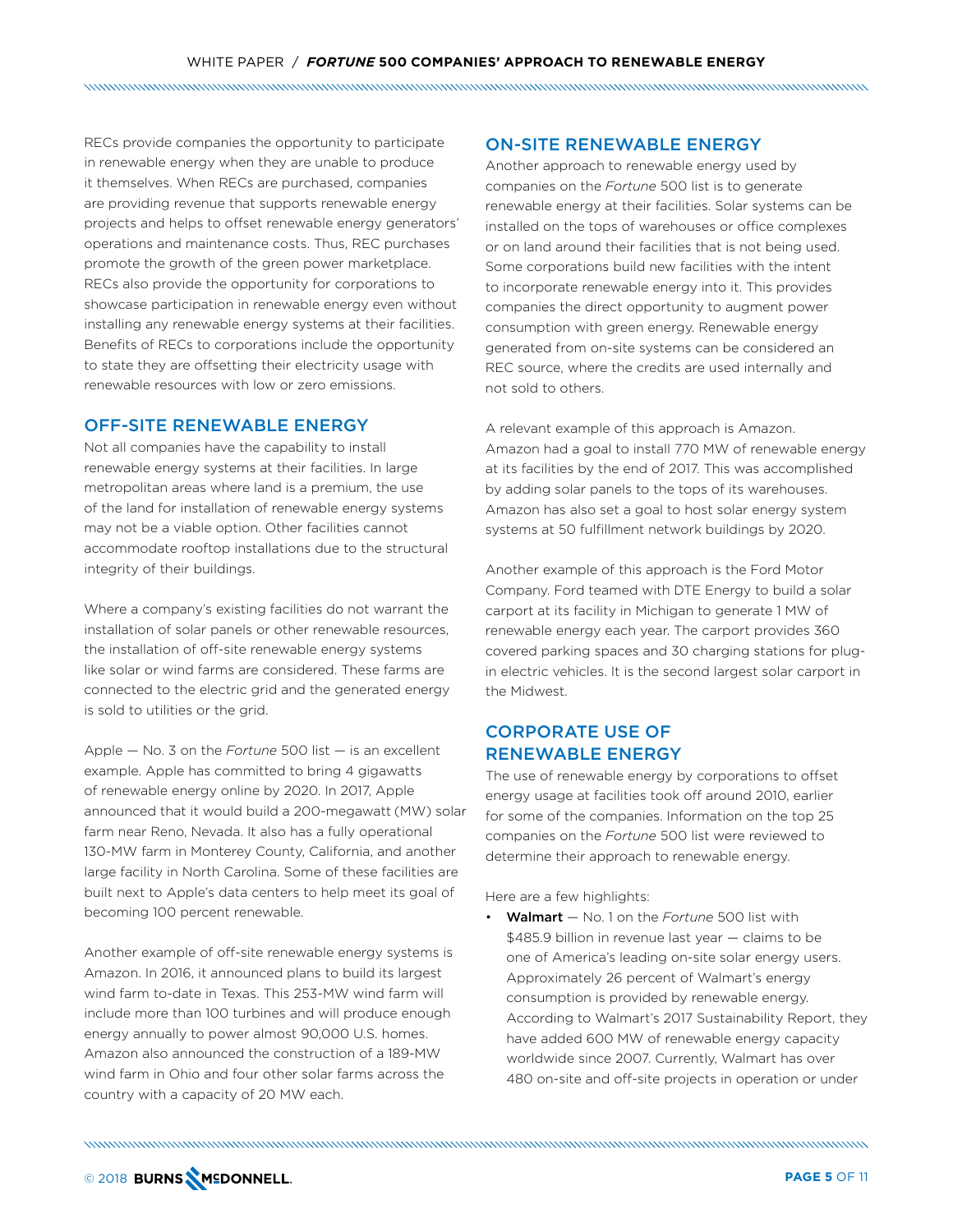development in seven countries and 16 U.S. states. Walmart uses power purchase agreements — hiring another company to build and operate its renewable facilities — to facilitate its renewable energy sources.

- Apple No. 3 on the *Fortune* 500 list with \$215.6 billion in revenue last year — claims its power consumption in the U.S. is 100 percent from renewable energy sources and has been since 2014. Currently, Apple has approximately 1,000 MW of renewable energy systems installed in the U.S. and around the world, which equates to 96 percent of its power consumption. This effort began in 2010 when only 16 percent of its power consumption came from renewable resources. Apple's progression in renewable energy is shown in Figure 4.
- Amazon No. 12 on the *Fortune* 500 list with \$135.9 billion in revenue last year — installed 770 MW of renewable energy as of the end of 2017, with more facilities planned. Currently, approximately 50 percent of Amazon's power usage is provided by renewable energy. Amazon is installing solar arrays on the rooftops of its fulfillment network buildings and expects to have solar panels on 50 of its fulfillment centers by 2020.
- General Motors No. 8 on the *Fortune* 500 list with \$166.4 billion in revenue last year — has a power purchase agreement with a Texas wind farm to begin the purchase of 50 MW of renewable energy, which is enough to power 16 of its facilities in 2018.





During the review of information for the top 25 companies on the *Fortune* 500 list, each company's 2016 Sustainability Report was reviewed as a means of identifying relevant information regarding the company's use of renewable energy. It was quickly determined that there is not a standard for sustainability reports. Companies focus on many different approaches to document their environmental goals in their sustainability reports.

Highlights include:

- Walmart has initiated Project Gigaton which seeks to reduce 1 gigaton of emissions from manufacturing, materials and use of products by Walmart and all of its suppliers in addition to a goal to increase its use of renewable energy.
- Ford Motor Company focuses more on producing vehicles that are more efficient than on generating renewable energy for its facilities.
- Berkshire Hathaway owns utilities that have incorporated renewable energies into their portfolio rather than incorporating renewable energy into its own facilities to reduce energy consumption.
- United Health Group has focused goals to reduce the amount of waste sent to landfills by 50 percent and has 1.7 million square feet of LEED-certified facilities. It also has energy improvement projects to upgrade exterior and interior lighting and improve building controls.
- General Electric's renewable energy focus is on improving the wind and solar generation equipment that it sells rather than using renewable energy to replace energy usage by the company.

It should be noted that each of the companies reviewed have sustainability goals that apply to their scope of services, and lack of renewable energy goals does not lessen focus on their own sustainability goals. While not all companies have renewable energy goals at this time, it is expected that in the near future, more companies will recognize the need to incorporate it into their operations as the cost for renewable energy continues to decrease.

The following table provides an overview of the renewable energy usage for each of the top 25 companies on the *Fortune* 500 list. Additional information can be obtained on sustainability goals from each company's website.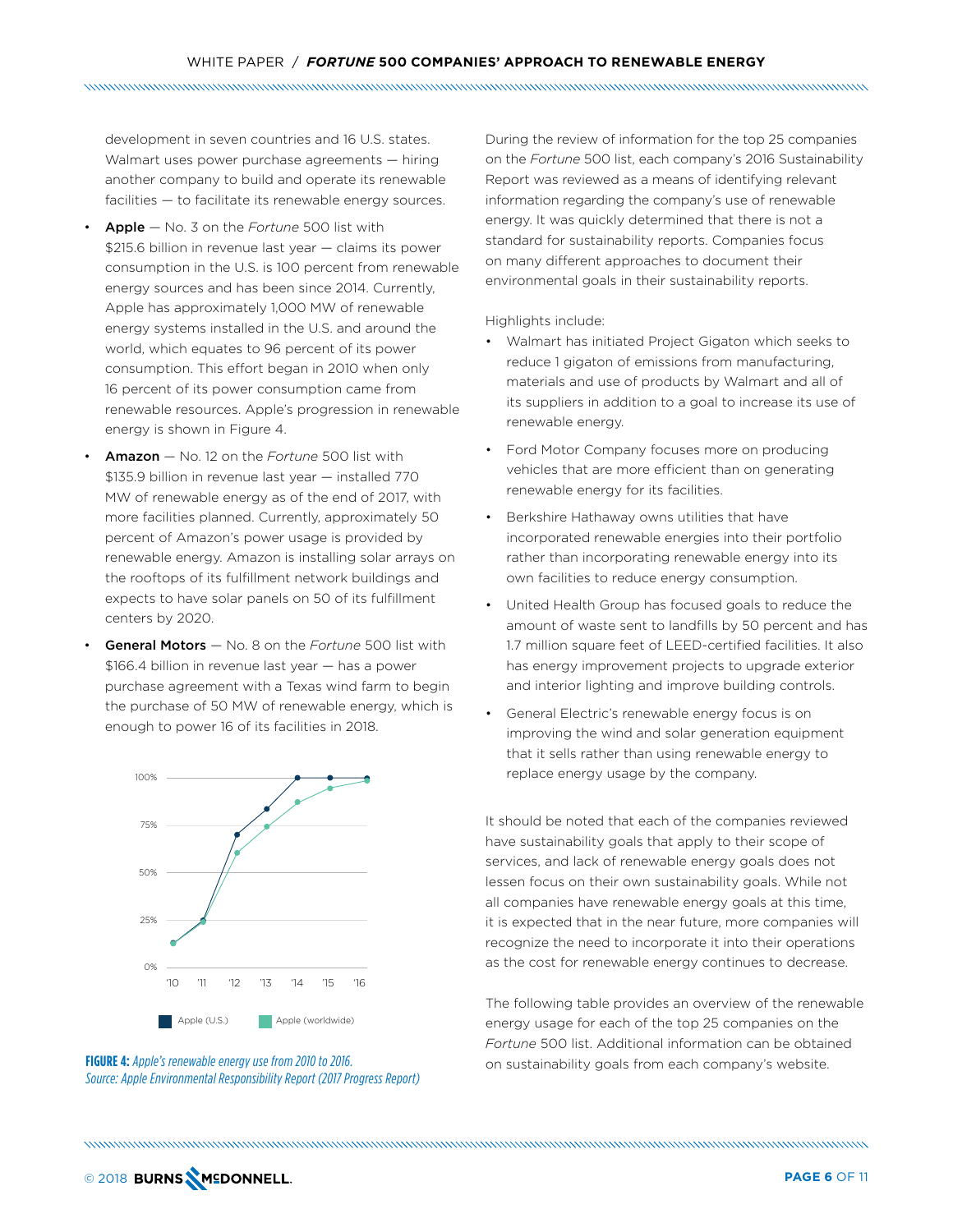| <b>RANK</b>    | <b>COMPANY</b>         | <b>REVENUE (\$M)</b> | <b>ANNUAL RENEWABLE</b><br><b>ENERGY GENERATED</b> | <b>COMMENTS</b>                                                                                                                                                                                                                                                                                                                          |
|----------------|------------------------|----------------------|----------------------------------------------------|------------------------------------------------------------------------------------------------------------------------------------------------------------------------------------------------------------------------------------------------------------------------------------------------------------------------------------------|
| 1              | Walmart                | \$485,873            | 145 MW                                             | Walmart has committed to source 50 percent<br>of its energy needs from renewable energy<br>by 2025.                                                                                                                                                                                                                                      |
| 2              | Berkshire Hathaway     | \$223,604            | 7.336 MW                                           | Could not identify a renewable energy<br>goal with Berkshire Hathaway. It does<br>own renewable energy generators which<br>are part of the utilities operated by<br>Berkshire Hathaway.                                                                                                                                                  |
| 3              | Apple                  | \$215,639            | 1,000 MW                                           | Energy consumption in the U.S. is from<br>100 percent renewable energy power.                                                                                                                                                                                                                                                            |
| $\overline{4}$ | Exxon Mobil            | \$205,004            |                                                    | Exxon Mobil identifies many ways that it<br>is working toward reductions, but no goals<br>are identified.                                                                                                                                                                                                                                |
| 5              | McKesson               | \$192,487            |                                                    | No renewable energy goals are reported for<br>North America; however, it does have goals<br>in Europe.                                                                                                                                                                                                                                   |
| 6              | United<br>Health Group | \$184,840            |                                                    | Limited information was found regarding<br>renewables. Its focus is on sustainability,<br>such as an established landfill diversion<br>target of 50 percent; energy usage<br>improvement projects; reduced controllable<br>energy use and greenhouse gas emissions;<br>and energy and water energy conservation<br>projects implemented. |
|                | CVS Health             | \$177,526            |                                                    | CVS Health has five stores powered by<br>rooftop solar. Its focus is on developing<br>science-based emissions reduction targets;<br>however, no specific goals are noted.                                                                                                                                                                |
| 8              | <b>General Motors</b>  | \$166,380            | 125 MW                                             | General Motors plans to generate or source<br>all electrical power for its 350 operations<br>in 59 countries with 100 percent renewable<br>energy by 2050.                                                                                                                                                                               |
| 9              | AT&T                   | \$163,786            | 40 MW                                              | AT&T is working towards a 2020 goal of<br>reducing electricity consumption of the<br>company by 60 percent.                                                                                                                                                                                                                              |

and and an anti-component and an anti-component and an anti-component and an anti-component and an anti-component and and an anti-component and an anti-component and an anti-component and an anti-component and an anti-comp

© 2018 **PAGE 7** OF 11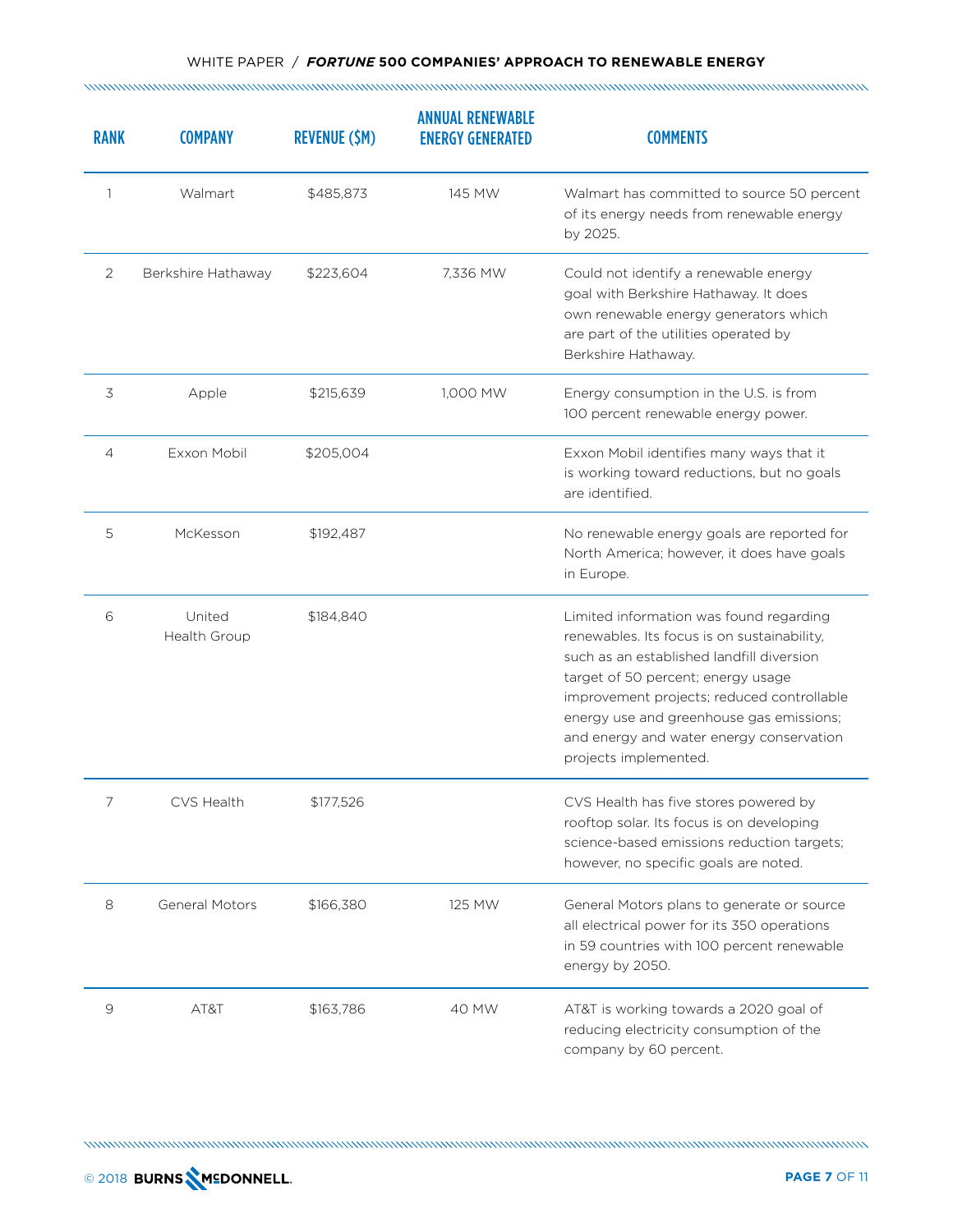| <b>RANK</b>       | <b>COMPANY</b>                     | <b>REVENUE (\$M)</b> | <b>ANNUAL RENEWABLE</b><br><b>ENERGY GENERATED</b> | <b>COMMENTS</b>                                                                                                                                                                                                                                                                                                                                                                                                       |
|-------------------|------------------------------------|----------------------|----------------------------------------------------|-----------------------------------------------------------------------------------------------------------------------------------------------------------------------------------------------------------------------------------------------------------------------------------------------------------------------------------------------------------------------------------------------------------------------|
| 10                | Ford Motor                         | \$151,800            | 1 MW                                               | Focus is directed toward producing<br>vehicles that are more efficient rather<br>than on facilities.                                                                                                                                                                                                                                                                                                                  |
| 11                | Amerisource<br>Bergen              | \$215,639            | 1,000 MW                                           | Started focus on carbon footprint in 2015.<br>One LEED building. No focus on renewable<br>energy identified.                                                                                                                                                                                                                                                                                                          |
| $12 \overline{ }$ | Amazon.com                         | \$135,987            | 770 MW                                             | Amazon's renewable energy goal is to<br>install solar systems on the top of 50 of its<br>fulfillment centers by 2020.                                                                                                                                                                                                                                                                                                 |
| 13                | <b>General Electric</b>            | \$126,661            |                                                    | Focus is more on improving the wind and<br>solar generation that it sells than using<br>renewables to replace energy usage by<br>the company. GE has been installing solar<br>systems at some of its sites but no goal for<br>renewable energy usage could be identified.                                                                                                                                             |
| 14                | Verizon                            | \$125,980            | 12 MW                                              | Goal to add 24 MW of green energy by 2025.                                                                                                                                                                                                                                                                                                                                                                            |
| 15                | Cardinal Health                    | \$121,546            | 24 MW                                              | Since fiscal year 2011, Cardinal Health has<br>invested in over 80 energy optimization<br>projects resulting in a reduction of over<br>62,500 million kilowatt hours (kWh), with a<br>corresponding cumulative CO <sub>2</sub> e reduction of<br>over 44,000 metric tons had these projects<br>not been completed.                                                                                                    |
| 16                | Costco                             | \$118,719            | 9 MW                                               | Costco currently uses solar photovoltaic<br>systems in 100 warehouses in Arizona,<br>California, Colorado, Hawaii, New Jersey, New<br>Mexico, New York, Ohio and Puerto Rico, as<br>well as Spain, France, the UK, Taiwan and<br>Japan. Some locations use solar power in<br>parking lots. These systems are projected to<br>generate 81 million kWh per year. No specific<br>renewable energy goals were identified. |
| 17                | Walgreens<br><b>Boots Alliance</b> | \$117,351            | 2 MW                                               | Walgreens Boots Alliance businesses<br>generated close to 17,000 megawatt hours<br>of electricity through solar panels during<br>fiscal 2017. It has contracts to purchase<br>electricity generated from renewable origins<br>outside U.S. No specific renewable energy<br>goal identified.                                                                                                                           |

and and an anti-component and an anti-component and an anti-component and an anti-component and an anti-component and and an anti-component and an anti-component and an anti-component and an anti-component and an anti-comp

© 2018 **PAGE 8** OF 11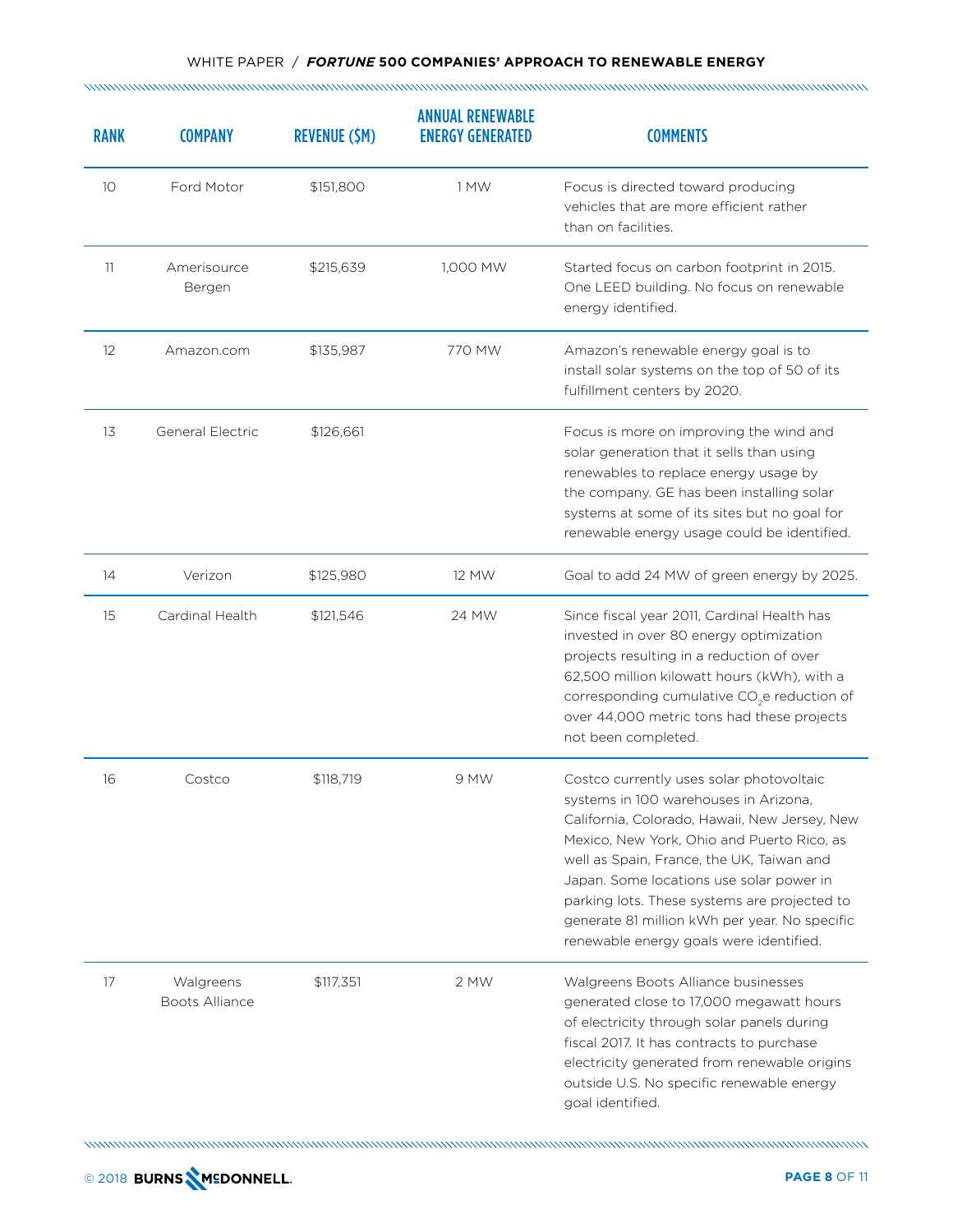## WHITE PAPER / *FORTUNE* **500 COMPANIES' APPROACH TO RENEWABLE ENERGY**

|    | <b>COMPANY</b>                     | <b>REVENUE (\$M)</b> | <b>ANNUAL RENEWABLE</b><br><b>ENERGY GENERATED</b> | <b>COMMENTS</b>                                                                                                                                                                                                                       |
|----|------------------------------------|----------------------|----------------------------------------------------|---------------------------------------------------------------------------------------------------------------------------------------------------------------------------------------------------------------------------------------|
| 18 | Kroeger                            | \$115,337            | 1.2 MW                                             | Kroeger produced more than 106 million kWh<br>of solar and wind power in 2016. It has a goal<br>to reduce energy consumption in stores by<br>40 percent by 2020, but no specific goals for<br>renewable energy usage were identified. |
| 19 | Chevron                            | \$107,567            | None Identified*                                   | Focus on research in improving use<br>of renewables.                                                                                                                                                                                  |
| 20 | Fanny Mae                          | \$107,162            | None Identified*                                   | Provides property owners with financing<br>options for energy efficient systems.                                                                                                                                                      |
| 21 | J.P. Morgan Chase                  | \$105,486            | None Identified*                                   | It has plans to source renewable energy<br>power for 100 percent of its global energy<br>needs by 2020 and will facilitate \$200 billion<br>in clean energy financing by 2025.                                                        |
| 22 | Express<br><b>Scripts Holdings</b> | \$100,288            | None Identified*                                   | No specific renewable energy goal identified.                                                                                                                                                                                         |
| 23 | Home Depot                         | \$94,595             | 50 MW                                              | Through the use of a Power Purchase<br>Agreement, Home Depot purchases 50 MW of<br>renewable energy which is enough to power<br>100 of its stores. Its goal is to purchase 135<br>MW of renewable energy by the end of 2020.          |
| 24 | <b>Boeing</b>                      | \$94,571             | 2.6 MW                                             | Boeing mainly purchases RECs for nearly<br>half of its total energy consumption from<br>renewable energy sources.                                                                                                                     |
| 25 | Wells Fargo                        | \$94,176             | Purchases RECs                                     | Wells Fargo purchased more than 2 million<br>megawatt hours of RECs to be powered<br>100 percent by renewable energy. Its goal<br>is to transition into long-term agreements<br>that fund new sources of greenhouse power<br>by 2020. |

**FIGURE 5:** *Summary of renewable energy usage by the top 25 companies on the Fortune 500 list in 2017*

© 2018 **PAGE 9** OF 11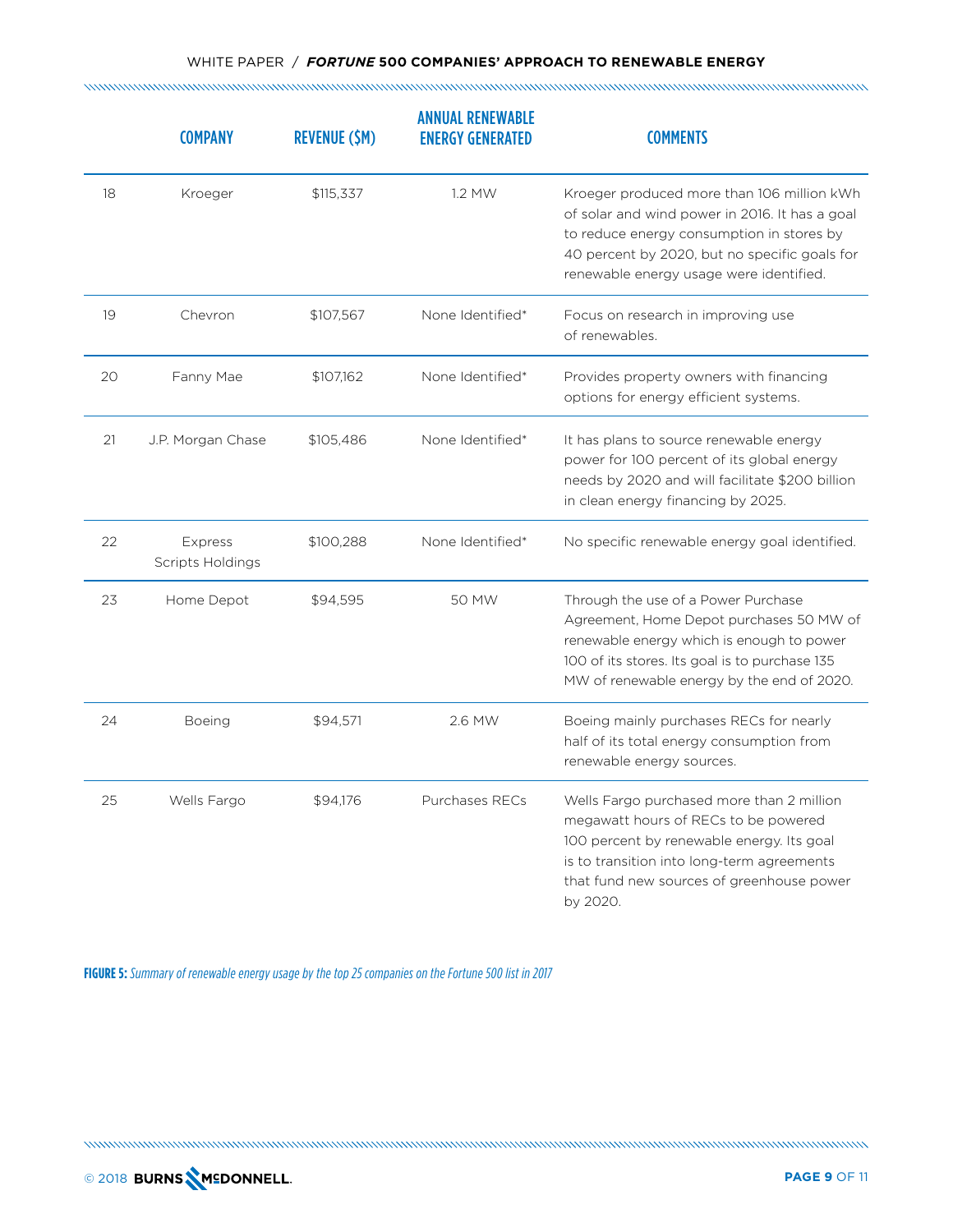# UTILITIES CAN BE RESOURCES FOR CORPORATIONS

Sustainability is a strong current trend with large corporations in the U.S. that have concerns about their impact to the world climate and are looking for immediate ways to incorporate sustainability into a portfolio. For many corporations, this means replacing power sources with renewable energy to fulfill immediate and shortterm goals, increasing their renewable energy usage percentage significantly. For the first time in 2015, major corporations and other non-utility customers purchased more than 50 percent — 52 percent or 2,074 MW — of wind power capacity through power purchase agreements. It has been noted that the number of corporate power purchase agreements have doubled each year for the past five years. This trend is expected to continue, although at a slower pace.

More than 50 percent of states in the country currently allow customers to use purchase power agreements to purchase electricity from entities other than their local utility.

One option for utilities to support the large corporation's sustainability goals is through the use of green tariffs. As stated previously, many utilities are required to incorporate renewable energy into their portfolio by state mandates. As part of these mandates, green tariffs allow local utilities to sell renewable energy, whether purchased or generated, to large corporations at a higher rate than utilities purchase or generate it at and at a generally lower or equivalent rate than large corporations are currently paying. Both parties

benefit from this opportunity: utilities have long-term, local clients willing to purchase the renewable energy, and large corporations are provided a local source for renewable energy that might be more cost efficient than constructing their own renewable energy or entering into power purchase agreements for renewable energy.

Google is a great example of the use of green tariffs. One of Google's subsidiaries is the first company to purchase renewable energy from Duke Energy in North Carolina using its green tariff program. Google is purchasing 61 MW of renewable energy from a solar farm located near its data center.

In 2016, Dominion Virginia Power and an Amazon affiliate set up a green tariff system allowing the affiliate to sign power purchase agreements with local renewable energy generators and pay Dominion Virginia Power a price similar to the cost of power in the wholesale market. This appears to be an opportunity for both parties to successfully use renewable energy beneficially.

Generally, green tariffs require long-term agreements between the utility and the customer and may have a minimum consumption requirement. Green tariffs are usually set up in a manner that does not shift the energy costs from the large corporations to other ratepayers. The only limiting factor is the number of states that allow them. In 2016, only six states allowed the use of green tariffs, with three others in development. This number is expected to grow as utilities recognize the opportunity to support the renewable energy need for large corporations.